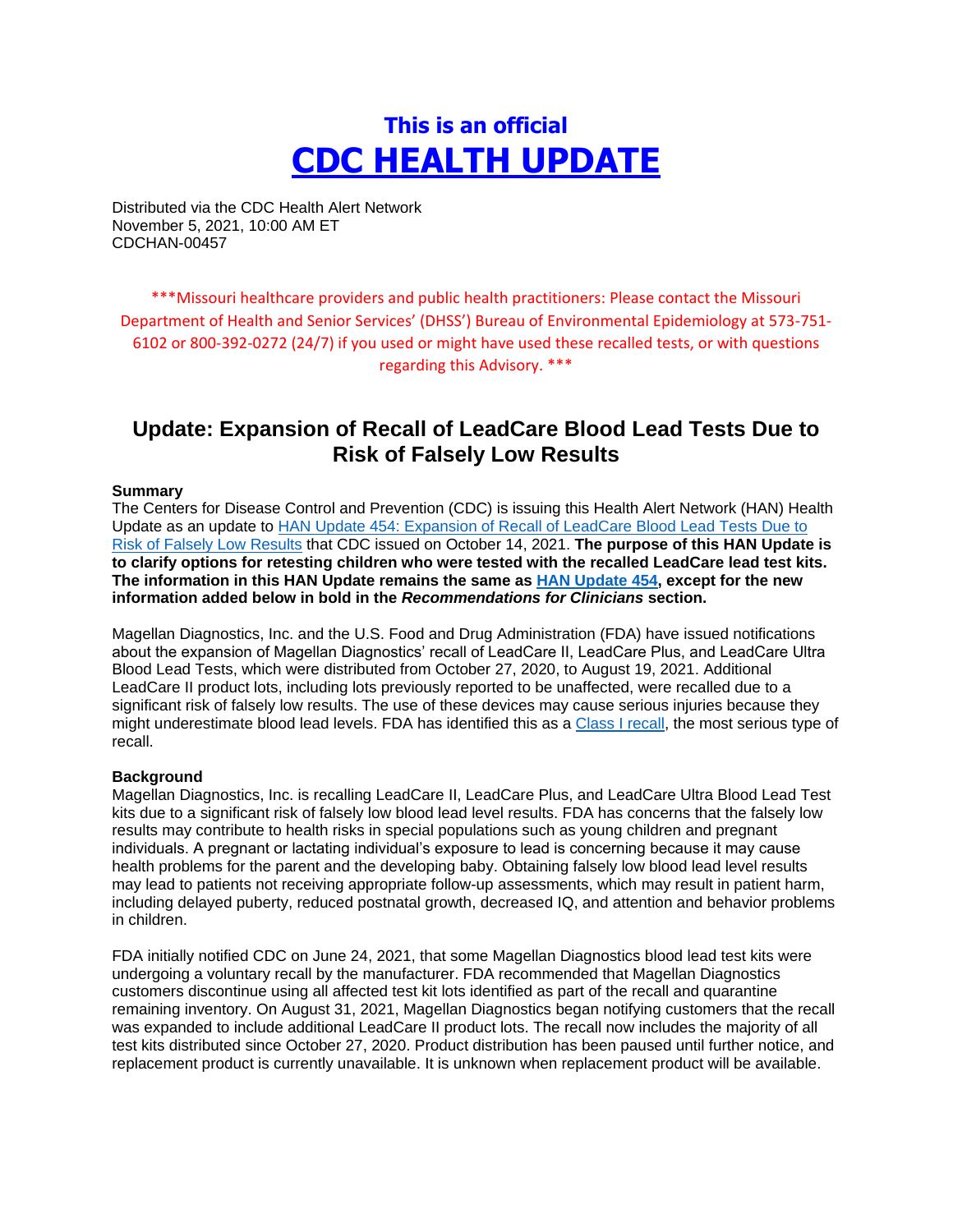# **Recommendations for Clinicians**

- Continue to schedule and perform required blood lead tests for patients. A venous or capillary blood sample analyzed using higher complexity methods such as inductively coupled plasma mass spectrometry (ICP-MS) or graphite furnace atomic absorption spectroscopy (GFAAS) from a CLIA compliant clinical laboratory should be used if LeadCare lead test kits are unavailable.
- Discontinue using all [test kit lots](https://urldefense.com/v3/__https:/www.fda.gov/medical-devices/medical-device-recalls/magellan-diagnostics-recalls-leadcare-ii-leadcare-plus-and-leadcare-ultra-blood-lead-tests-due-risk__;!!EErPFA7f--AJOw!Ty0IPSR4C-0n4NN5fToD-7j-f8dwFrfSXS8VS6A0bREzzj_5s37u2NrPxqrIsw$) identified as part of the recall.
- Retest children who were tested with the recalled LeadCare lead test kits whose results were less than CDC's [blood lead reference value.](https://urldefense.com/v3/__https:/www.cdc.gov/nceh/lead/data/blood-lead-reference-value.htm__;!!EErPFA7f--AJOw!Ty0IPSR4C-0n4NN5fToD-7j-f8dwFrfSXS8VS6A0bREzzj_5s37u2NoJMoP3kw$)
- Retest children who were previously tested with a LeadCare test kit if the lot number of the initial test kit is unknown and the test was done after October 27, 2020.
- **Retesting should be done by higher complexity testing (ICP-MS or GFAAS) with either a venous or a capillary blood sample. Capillary screening results above the blood lead reference value should be confirmed with blood drawn by venipuncture. Please note that effective October 28, 2021, CDC has updated its [blood lead reference value \(BLRV\)](https://urldefense.com/v3/__https:/www.cdc.gov/nceh/lead/data/blood-lead-reference-value.htm__;!!EErPFA7f--AJOw!Ty0IPSR4C-0n4NN5fToD-7j-f8dwFrfSXS8VS6A0bREzzj_5s37u2NoJMoP3kw$) from 5 µg/dL to 3.5 µg/dL in response to the Lead Exposure Prevention and Advisory Committee recommendation made on May 14, 2021.<sup>1</sup>**
- Prioritize testing for:
	- $\circ$  Children where there is clinical concern that symptoms or developmental problems may be related to lead exposure,
	- o Populations at higher risk of elevated blood lead levels, such as children tested due to Medicaid-required screening or due to other state or local requirements,
	- o Individuals who are pregnant or breastfeeding, and
	- $\circ$  Children who are immigrants, refugees, or recently adopted from outside of the United States.
- Discuss the recall and retesting recommendations with a parent or caregiver of children who meet the retesting criteria.
- Follow recommendations for [best practices](https://urldefense.com/v3/__https:/www.cdc.gov/nceh/lead/lab/default.htm__;!!EErPFA7f--AJOw!Ty0IPSR4C-0n4NN5fToD-7j-f8dwFrfSXS8VS6A0bREzzj_5s37u2Nrf_s7Vtw$) when collecting a capillary blood sample for lead testing.

#### **Recommendations for Public Health Professionals**

- Work with healthcare providers in their jurisdictions to ensure patients receive their required blood lead tests. This outreach should include making providers aware of the need to conduct a capillary or venous test analyzed using higher complexity methods if LeadCare lead test kits are unavailable.
- Make providers aware that:
	- $\circ$  By delaying blood lead testing for children due to the unavailability of LeadCare lead test kits, children exposed to lead risk are not being identified and receiving necessary treatment and services.
	- $\circ$  If blood lead testing indicates blood lead levels are above the current CDC blood lead [reference value](https://urldefense.com/v3/__https:/www.cdc.gov/nceh/lead/data/blood-lead-reference-value.htm__;!!EErPFA7f--AJOw!Ty0IPSR4C-0n4NN5fToD-7j-f8dwFrfSXS8VS6A0bREzzj_5s37u2NoJMoP3kw$) or state or local action level, the healthcare provider or public health professional should refer to CDC guidelines or state/local guidelines for appropriate follow-up action.
	- [State and public health laboratories](https://urldefense.com/v3/__https:/emergency.cdc.gov/lrn/__;!!EErPFA7f--AJOw!Ty0IPSR4C-0n4NN5fToD-7j-f8dwFrfSXS8VS6A0bREzzj_5s37u2Nr9UILIkg$) may be able to help with additional demands for higher complexity testing.
- Follow recommendations for [best practices](https://urldefense.com/v3/__https:/www.cdc.gov/nceh/lead/lab/default.htm__;!!EErPFA7f--AJOw!Ty0IPSR4C-0n4NN5fToD-7j-f8dwFrfSXS8VS6A0bREzzj_5s37u2Nrf_s7Vtw$) when [collecting a capillary blood sample](https://urldefense.com/v3/__https:/www.cdc.gov/biomonitoring/pdf/Lead_Fingerstick_Poster-508.pdf__;!!EErPFA7f--AJOw!Ty0IPSR4C-0n4NN5fToD-7j-f8dwFrfSXS8VS6A0bREzzj_5s37u2NrBMUdVBA$) for lead testing.
- Per [CDC guidance,](https://urldefense.com/v3/__https:/www.cdc.gov/nceh/lead/advisory/acclpp/actions-blls.htm__;!!EErPFA7f--AJOw!Ty0IPSR4C-0n4NN5fToD-7j-f8dwFrfSXS8VS6A0bREzzj_5s37u2NpCoaOrpg$) children with blood lead levels at or greater than CDC's [blood lead reference](https://urldefense.com/v3/__https:/www.cdc.gov/nceh/lead/data/blood-lead-reference-value.htm__;!!EErPFA7f--AJOw!Ty0IPSR4C-0n4NN5fToD-7j-f8dwFrfSXS8VS6A0bREzzj_5s37u2NoJMoP3kw$)  [value](https://urldefense.com/v3/__https:/www.cdc.gov/nceh/lead/data/blood-lead-reference-value.htm__;!!EErPFA7f--AJOw!Ty0IPSR4C-0n4NN5fToD-7j-f8dwFrfSXS8VS6A0bREzzj_5s37u2NoJMoP3kw$) should have had a subsequent test with a venous blood sample for confirmation. LeadCare instruments are currently approved for use only with capillary or finger/heel stick samples.
	- $\circ$  Venous blood confirmation levels are performed with higher complexity testing such as inductively coupled plasma mass spectrometry (ICP-MS) or graphite furnace atomic absorption spectroscopy (GFAAS) and are generally considered more accurate and are available from CLIA-compliant clinical laboratories.